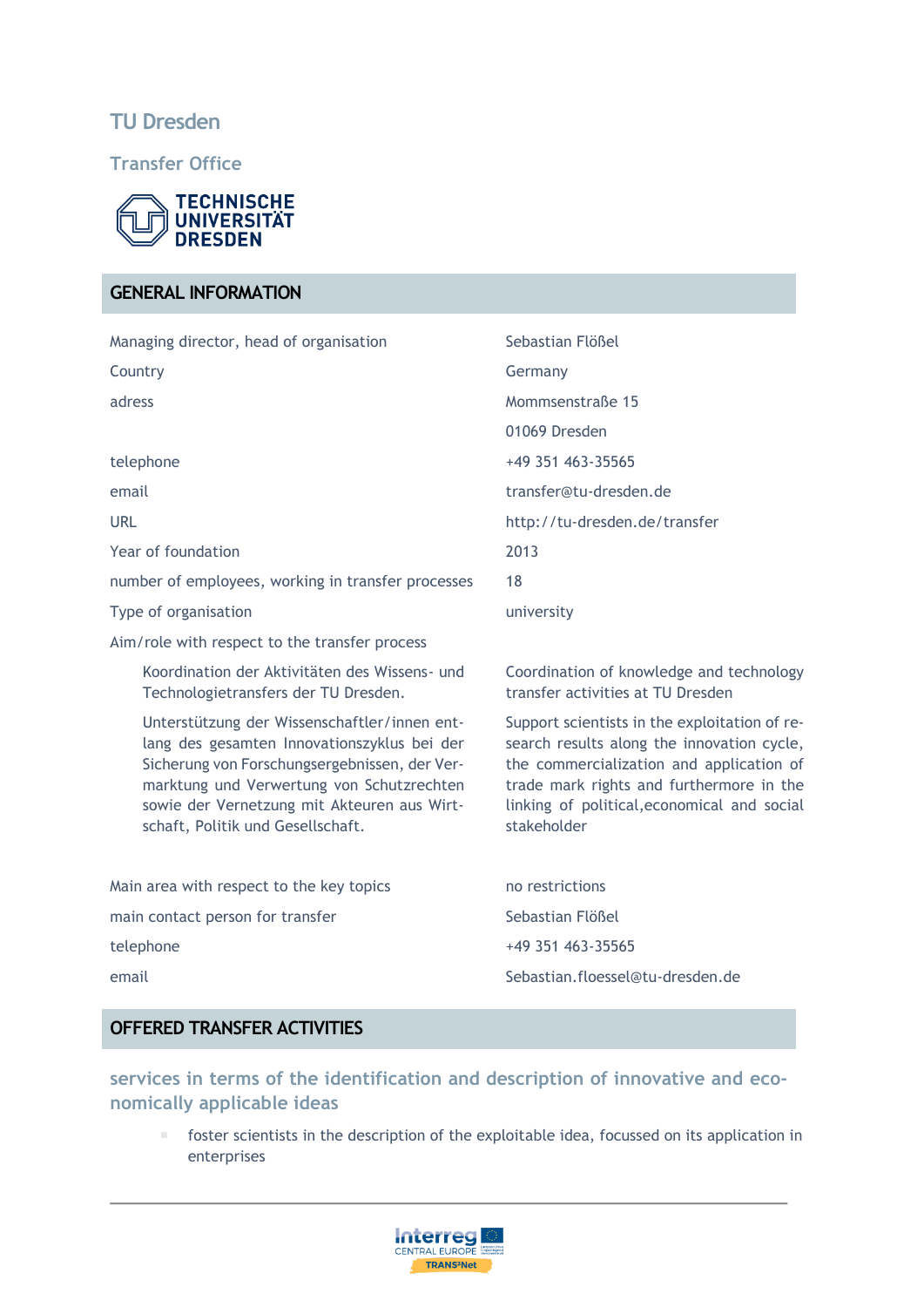- technology assessment according to technical, legal and economical aspects, such as technology maturity level, patentability, standard conformity, necessary licensing procedures)
- determination of the potential technology users' (licensees) needs and requirements

## **services in terms of the dissemination of innovative and economically applicable ideas**

#### *publish and disseminate*

 user-oriented descriptions of the idea (technology), (such as technology offers and technology files)

#### *publication modes and media*

- various print media
- data-bases, online platforms, websites introducing innovative ideas
- brokerage events (events bringing together developers and potential users)/ meetings introducing economically applicable research results

**services to bring together parties that could be relevant for the application of new ideas and technologies**

- implementation of visits in research institutes or enterprises
- implementation of meetings, workshops, conferences (e.g. for initiating and intensifying contacts between science and business, for discussing detail information about innovative ideas and technologies)
- sub-sequential evaluation of discussions between technology suppliers (similar to licensers) and technology users (similar to licensees), such as finding out whether the partners can go on discussing the technology/ results independently or need additional support
- organisation of topic-specific workshops, fairs or similar activities in order to foster special ideas
- initiating and presenting/ moderating bilateral and subject-specific discussions held by technology suppliers and potential users

## **services in terms of the preparation of economic exploitation of an (innovative and economically applicable) idea/ technology**

- contract research (e.g. initiating, bringing together the potentially exchanging parties, project management)
- research cooperation

# **services of the economic exploitation of innovative and economically applicable ideas**

 supporting patent exploitation/ licensing (e.g. patent search; market analysis, foundation consulting)

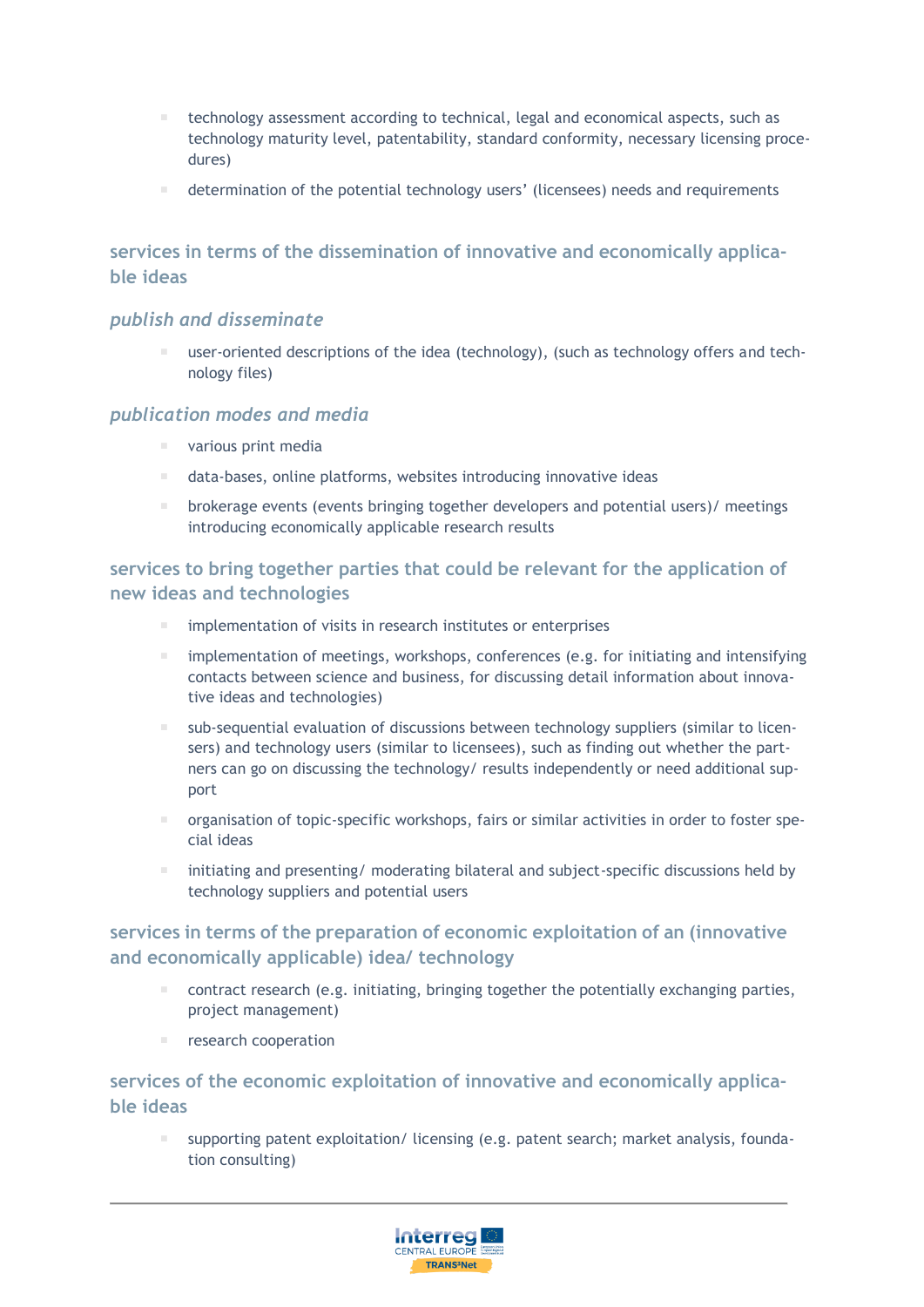- support of licensing (e.g. market analysis, legal consulting)
- supporting implementation of spin-offs based on innovative ideas/ technologies

## **services in terms of collective advancement of innovative and economically applicable ideas resp. research fields**

- **E** establishment of institutional structures for the cooperation between science and economy (e.g. endowed chairs, joint research institutions as a kind of public private partnership, associated institutes closely connected with universities)
- initiation and implementation of tools that do not follow an institutional structure (networks, discussion groups, alliances, clusters)
- support to the establishment of students' projects and looking after the students' work in the form of preliminary studies aimed at: the preparation of the implementation of innovative ideas/ new technologies in enterprises; the application of scientific results to tackle with practical problems in enterprises; the detection of deficits and bottlenecks that could make the application of new ideas and technologies in the enterprises difficult
- Monitoring of research projects

#### **geographical area of transfer activities and services**

- regional
- national
- cross-border (PL  $\leftarrow \rightarrow$  CZ; PL  $\leftarrow \rightarrow$  GE; CZ  $\leftarrow \rightarrow$  GE)
- European-wide
- world-wide

### **SPECIAL CONTACT FOR OFFERED SERVICES**

identification/ description of the innovative and economically applicable idea Andreas Schenk

|                                                                  |           | Alluleds Schellk               |  |
|------------------------------------------------------------------|-----------|--------------------------------|--|
|                                                                  | telephone | +49 351 463 33500              |  |
|                                                                  | email     | patente@mailbox.tu-dresden.de  |  |
| dissemination of the innovative and economically applicable idea |           |                                |  |
|                                                                  |           | Eva Wricke                     |  |
|                                                                  | telephone | +49 351 463 34453              |  |
|                                                                  | email     | transfer@tu-dresden.de         |  |
| establishment of contacts                                        |           |                                |  |
|                                                                  |           | Kathleen Mehnert               |  |
|                                                                  | telephone | +49 351 463 39523              |  |
|                                                                  | email     | kathleen.mehnert@tu-dresden.de |  |
|                                                                  |           |                                |  |